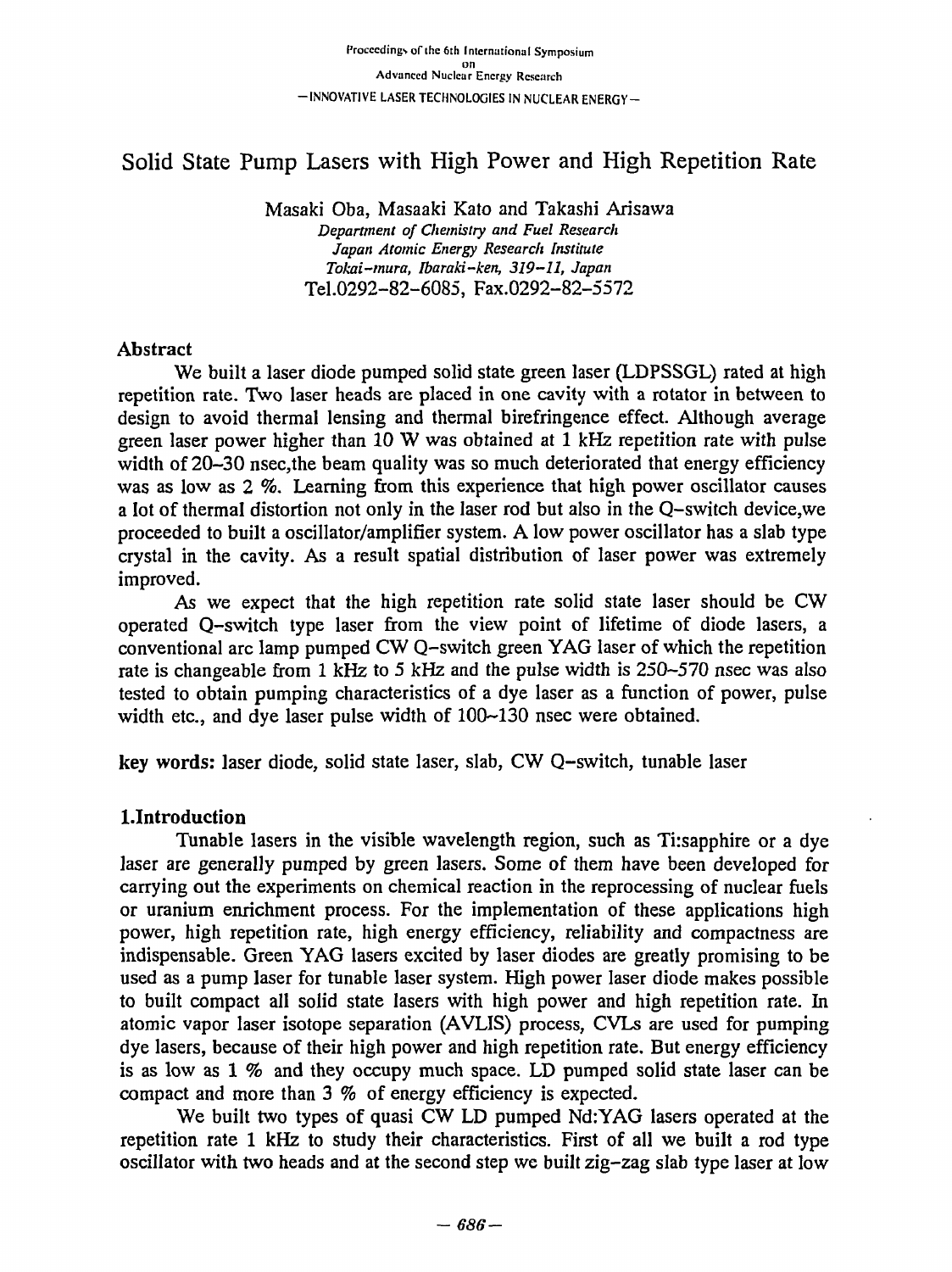power region.

CW pumped Q-switch green laser is attractive because of longer lifetime of CW pumped Q-switch green laser is attractive because of longer lifetime of laser diodes. But their pulse width generated by AO Q-switch is normally longer than laser diodes. But their pulse width generated by AO Q-switch is normally longer than EO Q-switch laser. As we are interested in the dye laser pumped by such long pulse, EO Q-switch laser. As we are interested in the dye laser pumped by such long pu]se, we measured the characteristics of dye laser pumped by a conventional CW Q-switch we measured the characteristics of dye laser pumped by a conventional CW Q-switch YAG green laser. YAG green Iaser.

#### 2.LD Pumped Double Rod YAG Laser 2.LD Pumped Double Rod YAG Laser

Fig.l shows the schematics of the laser in which 96 bars of LDs were used, and Fig.1 shows the schematics of the laser in which 96 bars of LDs were used, and were set on the 8 faces around the YAG rods.LDs were operated with 250 usec pulse width at 1 kHz repetition rate. A  $90^\circ$  rotator was set between rods to avoid thermal birefringence effect. Green (532 nm) output was obtained by KTP crystal in the birefringence effect. Green (532 nm) output was obtained by KTP crystal in the external cavity. About 50 W output power was obtained at 1064 nm (fig.2). Energy conversion efficiency was 2.5 % at the 50 W output power and slope efficiency was conversion efficiency was 2.5 % at the 50 W output power and slope efficiency was 12.5 %. But its green output power converted by KTP was lower than 13 W. This inefficient performance was probably caused by bad beam quality. Fig.3 shows beam inefficient performance was probably caused by bad beam quaIity. Fig.3 shows beam profile at 1064 nm. Two peaks appeared at high power region. We considered that the profile at 1064 nm. Two peaks appeared at high power region. We considered that the cause was attributed to thermal distortion not only in a YAG rod but also in a cause was attributed to thermal distortion not only in a YAG rod but a1so in a Q-switch crystal. Q-switch crystal.

#### 3.Zig-zag YAG Slab Laser 3.Zig-zag YAG Slab Laser

We built a zig-zag YAG slab laser at low power region to improve the beam quality of the laser above developed. Laser beam travels in the YAG crystal in quality of the laser above developed. Laser beam travels in the YAG crystal in zig-zag, and to compensate the thermal distortion in a crystal. Fig.4 shows the zig-zag, and to compensate the thermal distortion in a crystaI. Fig.4 shows the schematics of zig-zag slab YAG laser. 48 bars of LDs were set on the YAG slab. LDs schematics of zig-zag slab YAG laser. 48 bars of LDs were set on the YAG slab. LDs were operated at 1 kHz repetition rate and 150 usec pulse width. Fig.5 shows the output power vs. input power. Maximum output power at 1064 nm was 12 W. 2.4  $%$ of energy conversion efficiency and 7.9 % of slope efficiency was obtained.Beam profile was considerably improved as shown in fig. 6. Green output power converted profile was considerably improved as shown in fig.6. Green output power converted by KTP was measured, and the green conversion efficiency was about 45 % which is better than the previous rod type laser. We also measured the beam pointing stability better than the previous rod type laser. We a1so measured the beam pointing stabiIity using a CCD camera. Fig.7 shows the peak position of the beam profile. Along the axis vertical to the brewster's face, pointing stability was 0.2 mrad, and that along the horizontal axis was 0.06 mrad. We considered that this effect was caused by thermal stress induced by the irradiation of LDs. stress induced by the irradiation of LDs.

### 4.Dye Laser Pumped by CW Q-switch YAG Green Laser 4.Dye Laser Pumped by CW Q-switch YAG Green Laser

From the view point of long lifetime and higher repetition rate, CW Q-switch From the view point of long lifetime and higher repetition rate, CW Q-switch laser is very attractive compared with quasi CW LDs. But the pulse width in the CW Q-switch system is longer because AO Q-switch is used. So we studied the Q-switch system is longer because AO Q-switch is used. So we studied the characteristics of dye laser pumped by a long pulse laser. We used conventional CW characteristics of dye laser pumped by a 10ng pulse laser. We used conventional CW Q-switch YAG green laser of which repetition rate is changeable up to 5 kHz and Q-switch YAG green laser of which repetition rate is changeable up to 5 kHz and pulse width is 260–570 nsec. Dye laser with a most simple structure composed of two mirrors and dye cell was used. R6G was used as a dye. Fig.8 shows the dye laser output power vs. pump power. Dye laser power pumped by 260 nsec pulse was higher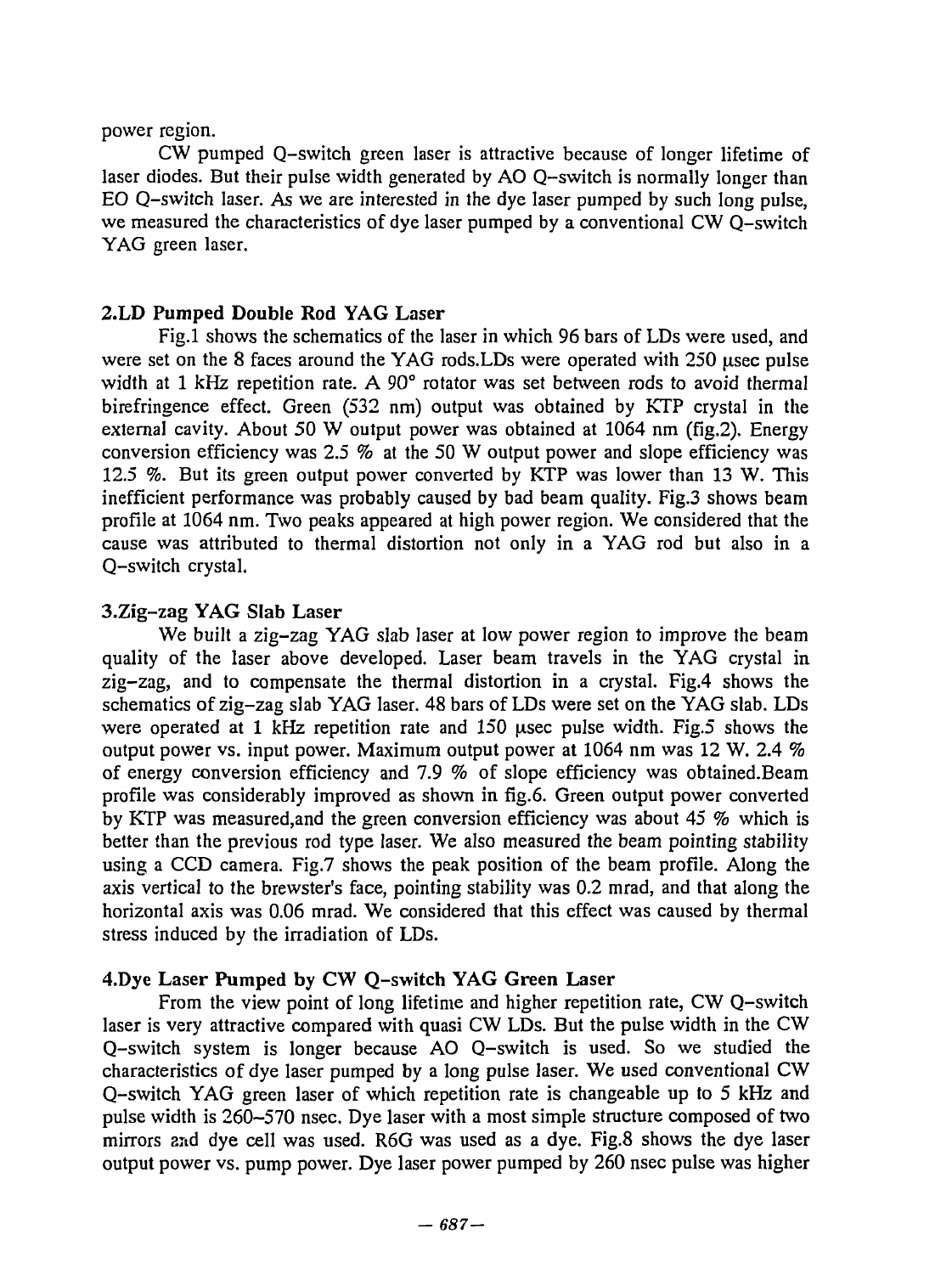than that pumped by 570nsec under the same power. Fig.9 shows the dye laser pulse than that pumped by 570nsec under the same powcr. Fig.9 shows the dye laser pulse width vs. pump pulse width. Dye laser pulse width was not longer than 150 nsec and width vs. pump puIse width. Dye Iaser pulse width was not longer than 150 nsec and did not change much, even pump laser pulse width was longer than 500 nsec. We did not change much, even pump laser puIse width was longer than 500 nsec. We considered that the dye laser pulse width was not extended, since the dye molecule is considered that the dye laser pulse width was not extended, since the dye molecule is trapped in the triplet state. 1rapped in the triplet s1ate.

#### 5.Summary

We built two types of solid state laser pumped by laser diode. First one was a 5.Summary We bui1t two types of soIid state laser pumped by laser diode. First one was a double rod type laser with 50 W average power at the fundamental wavelength. But double rod type laser with 50 W average power at the fundamental wavelength. But its beam quality was not good because of the thermal birefringence effect. Second one its beam quality was not good because of the thermal birefringence effect. Second one was a zig-zag slab YAG laser. Thermal effects were compensated, but beam pointing was a zig-zag slab YAG laser. Thermal effects were compensated, but beam pointing stability was not good. stability was not good.

Characteristics of the dye laser pumped by CW Q-svvitch YAG green laser was Characteristics of the dye Iaser pumped by CW Q-switch YAG green Iaser was measured as a function of pulse width. Dye laser pulse width was about 100-130 nsec.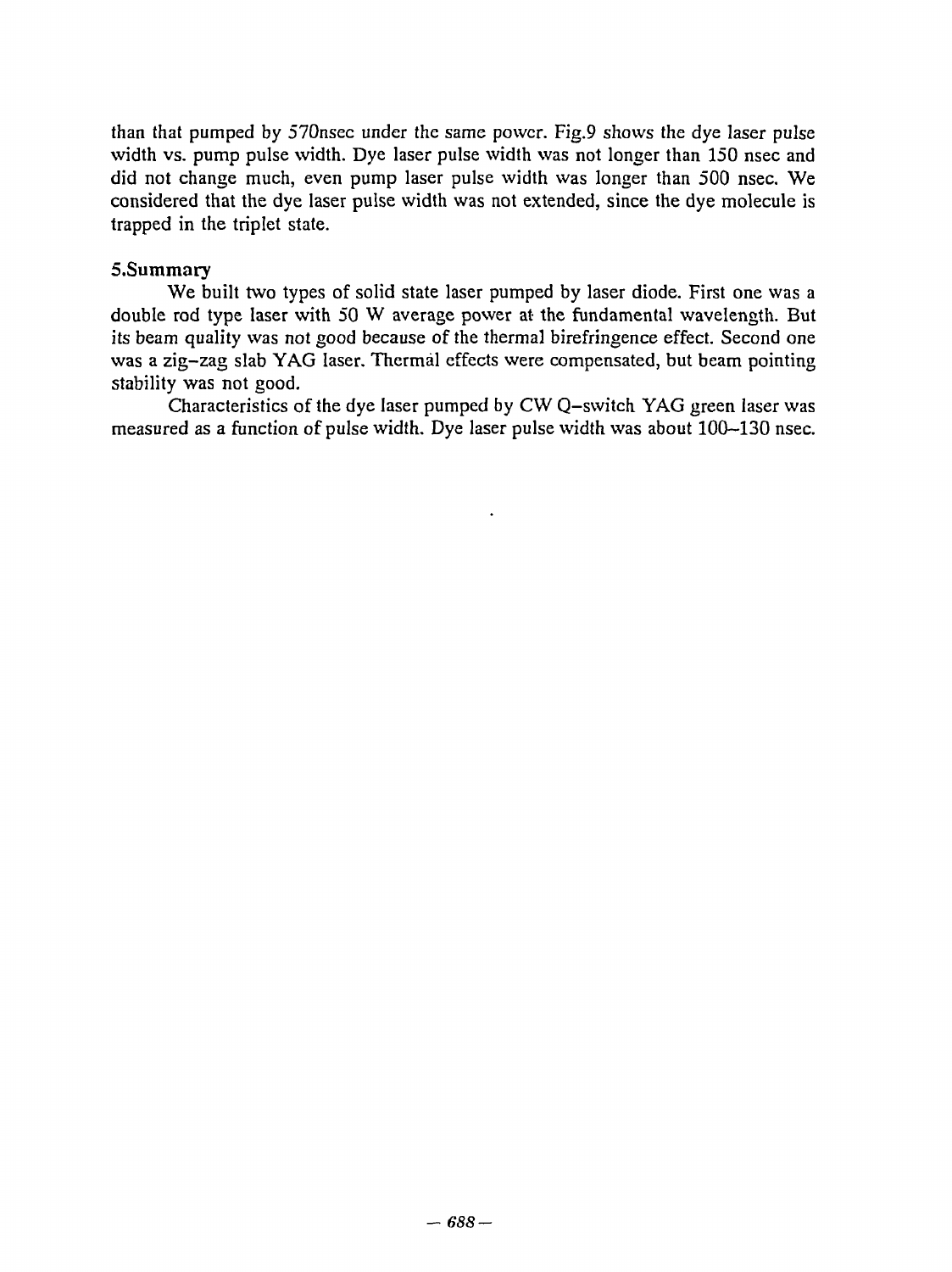

LD side pumped YAG laser head schematic L 0 side pumped Y AG laser head schematic



fig. 1 Pump head schematic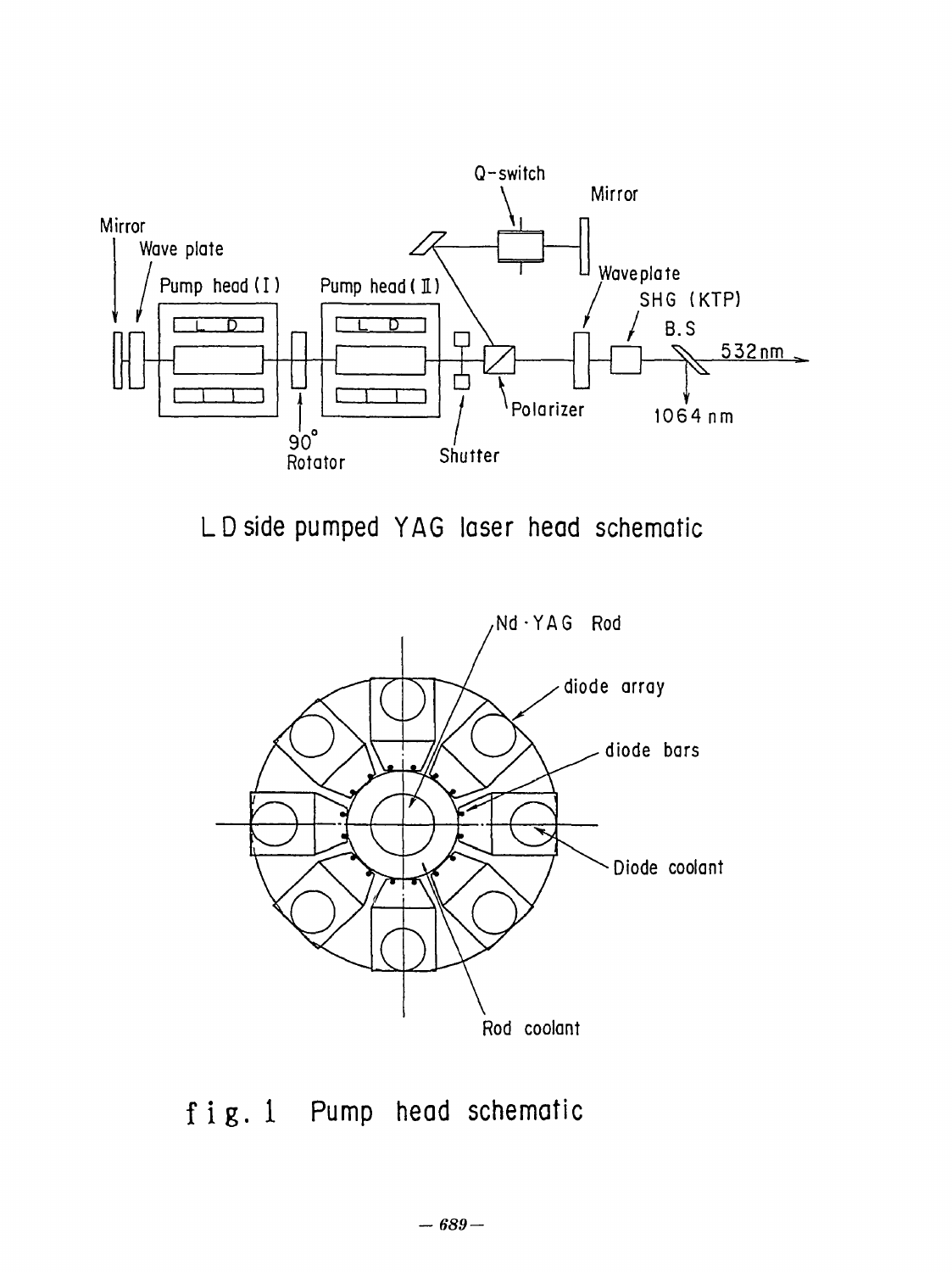

 $fig.2$ 1064nm Output Power vs. Input Power



LD peak current 44A



LD peak current 47A

LD peak current 40A

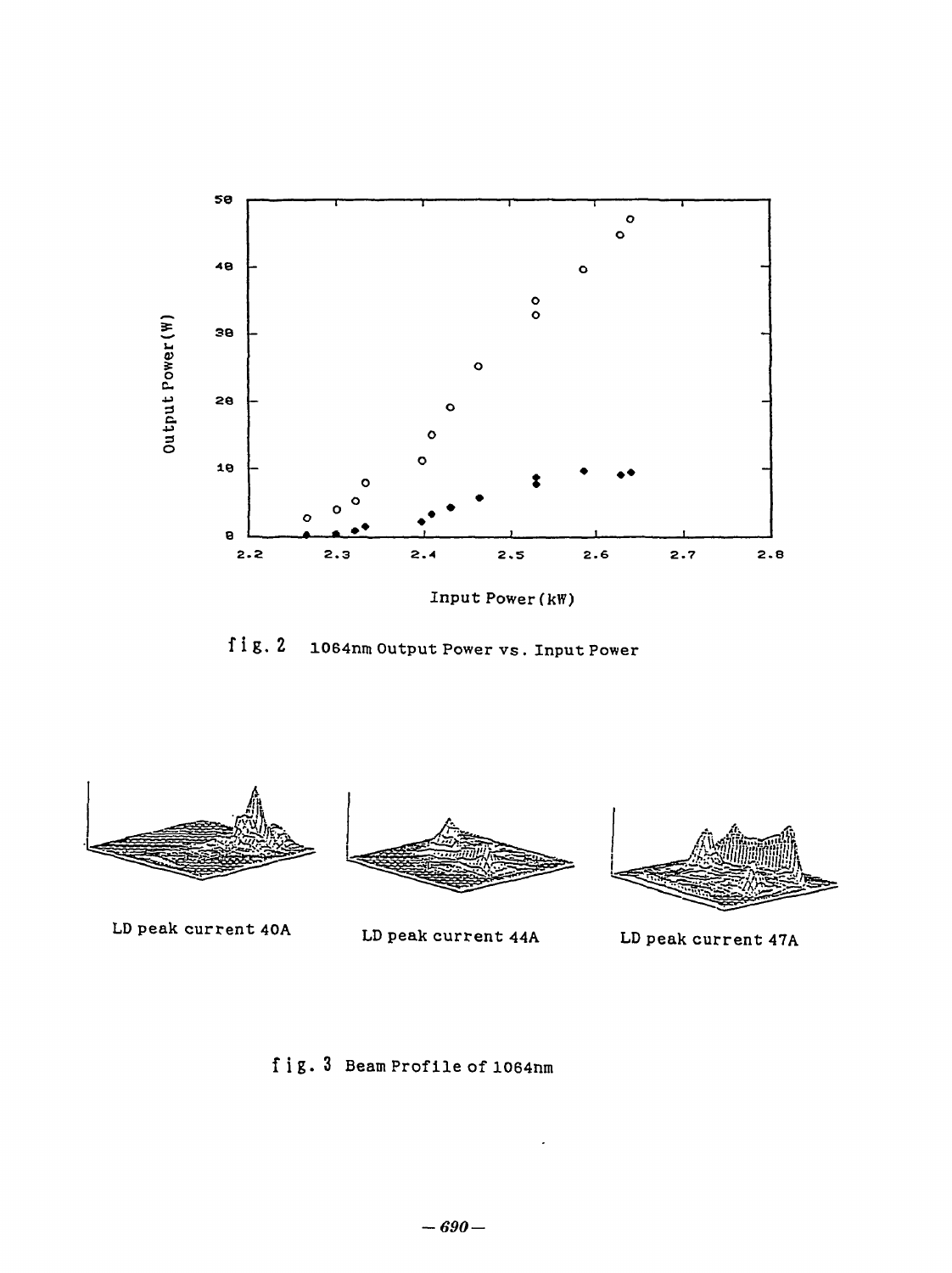





Diode Pumping Module Machanical Envelppe

# fig. 4 LD Pumped Zig-Zag Slab YAG Laser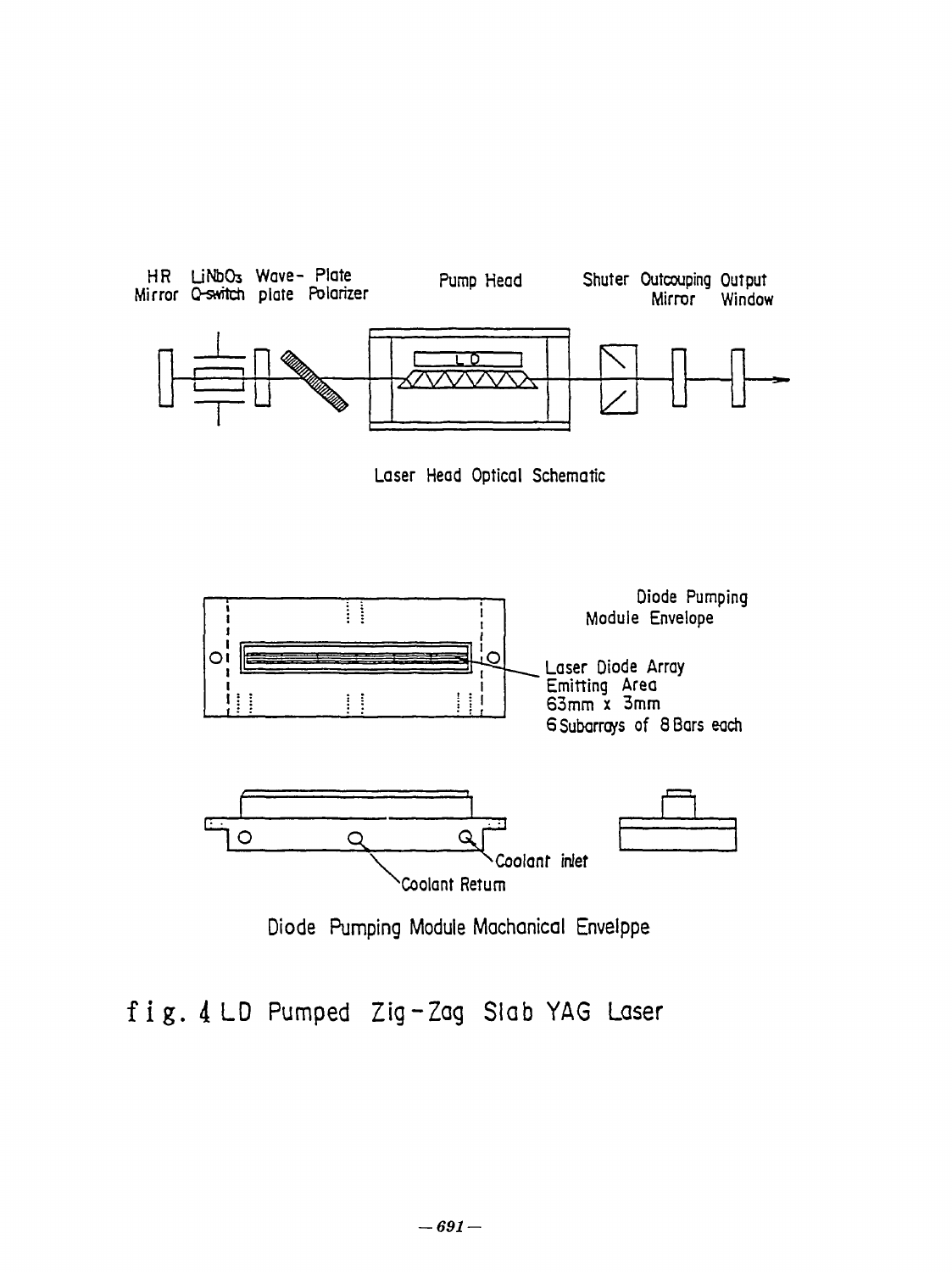



fig.6 Beam Profile of 1064nm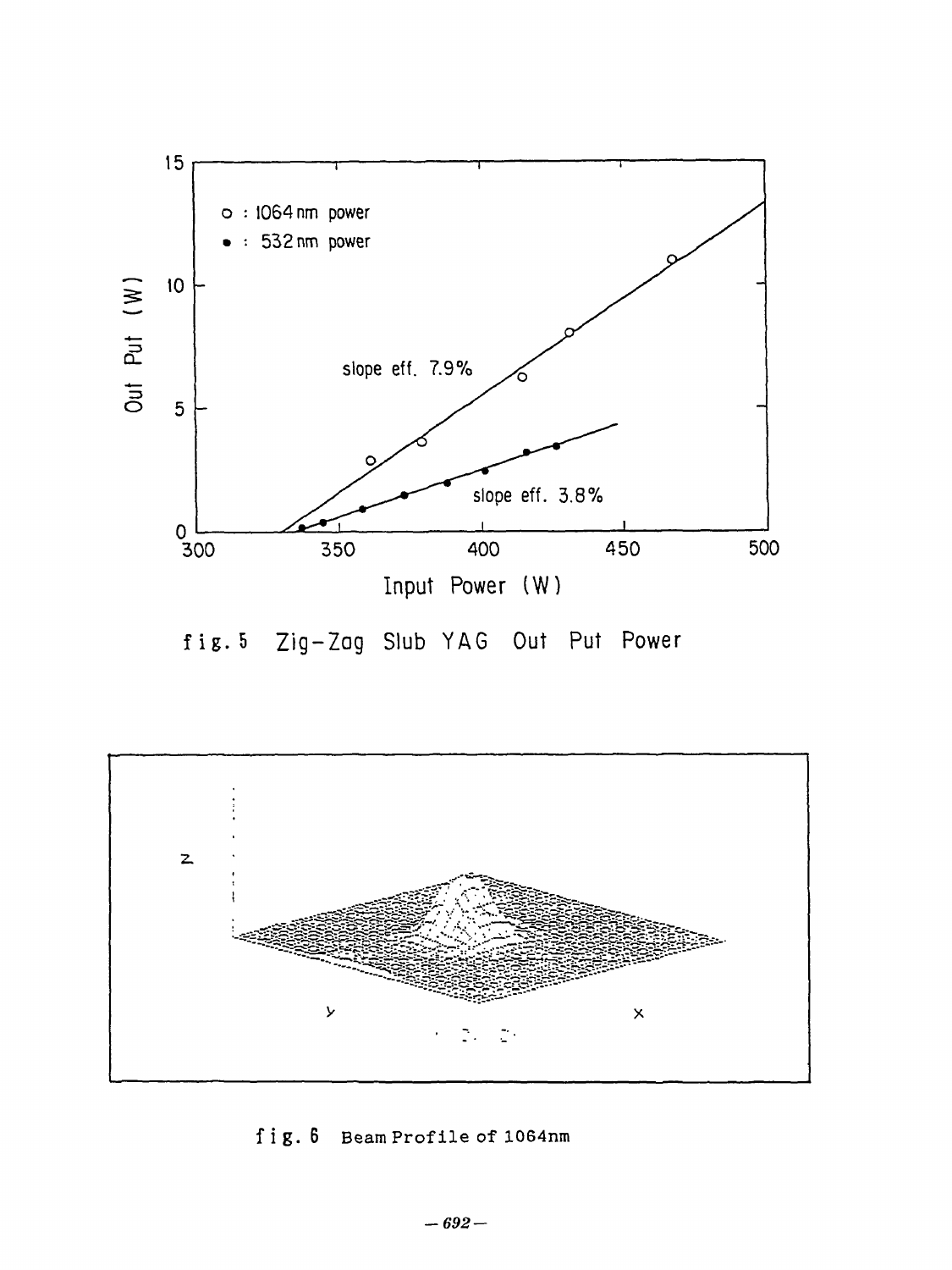